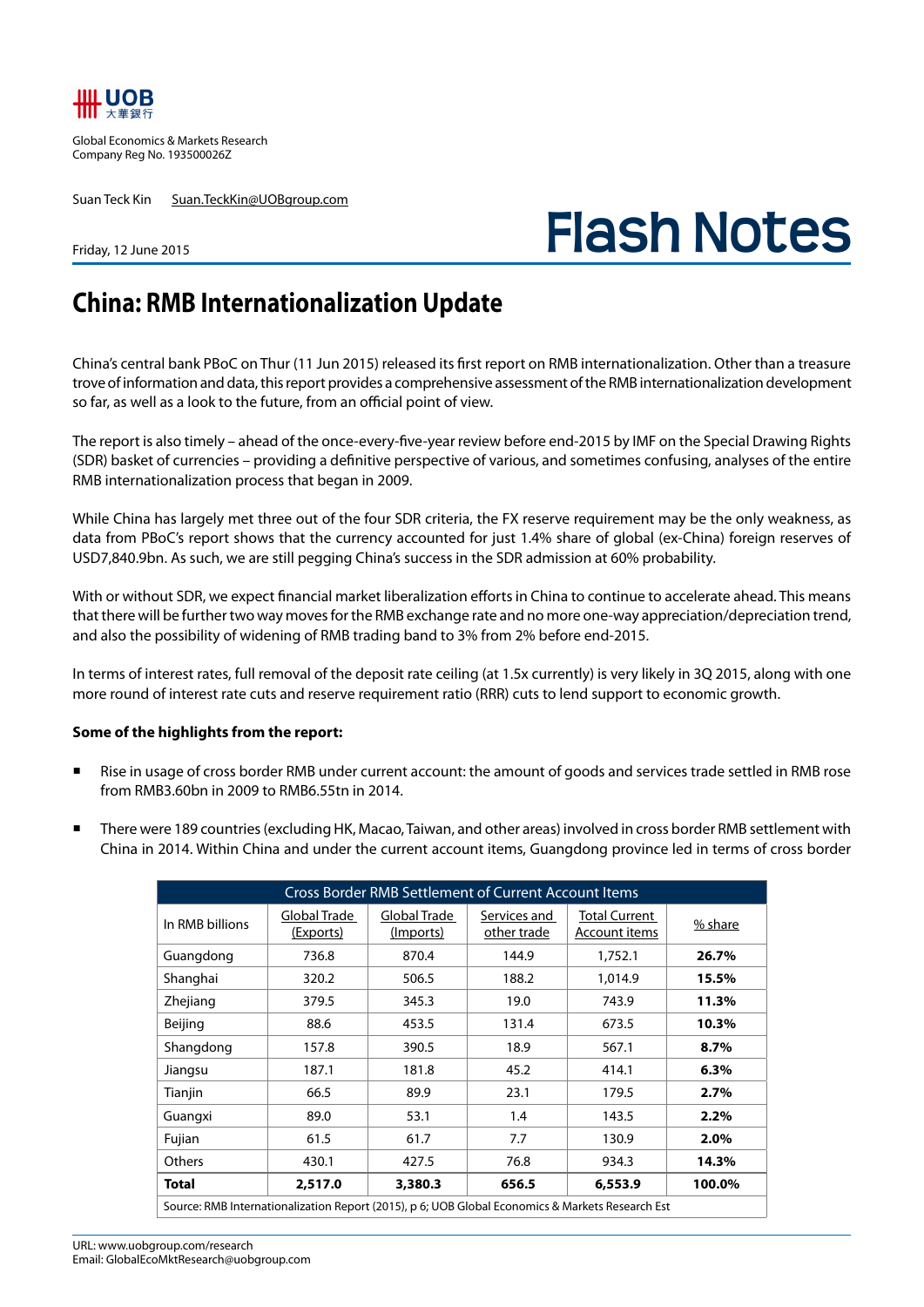settlement with 26.7% share of the total amount of RMB6.55tn, reflecting the province's role as a powerhouse in goods trade and manufacturing center.

- Rise in usage of RMB in direct investment in both directions, i.e. foreign direct investment (FDI) into China and outward direct investment (ODI) to overseas as Chinese enterprises look beyond China's borders for business and investment opportunities. The combined amount of cross border RMB settled FDI and ODI rose from RMB106.6bn in 2011 to RMB1.05tn in 2014, a nearly 10 times increase in just three years.
- Use of RMB as a reserve currency has also expanded since the currency's internationalization began in 2009. Aside from the bilateral currency swap agreements signed with 32 central banks worldwide worth RMB3.2tn, the more interesting piece of data is how much of the RMB is being held by central banks. PBoC disclosed that, based on estimates, RMBdenominated bonds, stocks, and deposits held by central banks worldwide amounted to RMB666.7bn as of end-Apr 2015. Assuming that there was minimal amount held prior to 2009, the growth rate would certainly be impressive. However, the amount is approximately USD107.5bn or just around 1.4% share of global foreign reserves (ex-China) of USD7,840.9bn. This means that it is still long way for China to catch up with other reserve currencies, especially the USD.
- Nonresidents' (including institutions and individuals) holdings of RMB assets in China have also risen, though it appears that the pace is more measured. Total assets rose from RMB2,879.7bn at end-2013 to RMB4,406.5bn at end-Apr 2015, as shown in the table below. It should be noted that deposits account for the bulk of the assets given restrictions on bonds and equity markets, the target for further reductions in restrictions in the capital account.

| Nonresidents' (including institutions and individuals) Holdings of RMB Assets in China           |          |         |         |          |         |         |         |  |  |  |
|--------------------------------------------------------------------------------------------------|----------|---------|---------|----------|---------|---------|---------|--|--|--|
| In RMB billions                                                                                  | $Dec-13$ | Mar-14  | Jun-14  | $Sep-14$ | Dec-14  | Mar-15  | Apr-15  |  |  |  |
| Equity                                                                                           | 344.8    | 319.3   | 364.2   | 462.5    | 555.5   | 601.1   | 644.4   |  |  |  |
| <b>Bonds</b>                                                                                     | 399.0    | 512.3   | 559.3   | 634.1    | 671.6   | 712.8   | 735.2   |  |  |  |
| Loans                                                                                            | 531.0    | 746.8   | 893.8   | 860.5    | 819.0   | 876.9   | 873.9   |  |  |  |
| <b>Deposits</b>                                                                                  | 1.604.9  | 1,984.0 | 2.045.1 | 2.237.2  | 2,372.2 | 2.024.8 | 2,153.0 |  |  |  |
| <b>Total</b>                                                                                     | 2,879.7  | 3,562.4 | 3,862.4 | 4,194.3  | 4,418.3 | 4,215.6 | 4,406.5 |  |  |  |
| Course DMD Internationalization Denort (2015) in 11.1100 Clobal Economics & Markets Desearch Est |          |         |         |          |         |         |         |  |  |  |

Source: RMB Internationalization Report (2015), p 11; UOB Global Economics & Markets Research Est

- RMB FX trading in China (including interbank and on behalf of customers) averaged about USD55.0bn per day in 2014, and a total of USD4.12tn of spot trading was conducted that year, a 1.2% growth from 2013. FX derivatives saw much stronger growth in 2014, with total amount of OTC FX swap expanding 32.1% from 2013 to USD4.49tn in 2014, while FX forwards value rising 63.5% to USD52.9bn in 2014. Based on its estimates, the combined trading of RMB in offshore markets such as Hong Kong, Singapore London, and others averaged more than USD230bn per day in 2014, which is more than 4 times the onshore volume. This also suggests the importance of offshore market in driving the RMB FX value.
- In the next steps, PBoC is focusing on driving the 1) convertibility of the capital account, a process that started after current account convertibility in 1996; 2) interest rate liberalization, including the announcement of the large-denomination, floating-rate tradable certificates of deposit (CD) to individuals and companies; and 3) market-determined pricing of the RMB exchange rate, including the widening of trading bands to 2% in March 2014, as well as the increased two-way trading and flexibility of the exchange rate.
- Further steps to internationalize the RMB remain in place, and PBoC is looking to 1) implement cross border payment system (China International Payment System, or CIPS) before end-2015; 2) expand mainland entities' usage of RMB under current account; 3) broaden the usage of RMB in cross border financing, e.g. offshore entities' issuing of RMB bond in China, Chinese entities raising RMB funding in offshore market, pricing of commodities in RMB; 4) enlarge the scope and amount of bilateral currency swap agreements; and 5) accelerate the admission of RMB into the SDR basket and to support the adoption of RMB as foreign reserve currency by removing certain restrictions against central banks' participation in mainland markets.